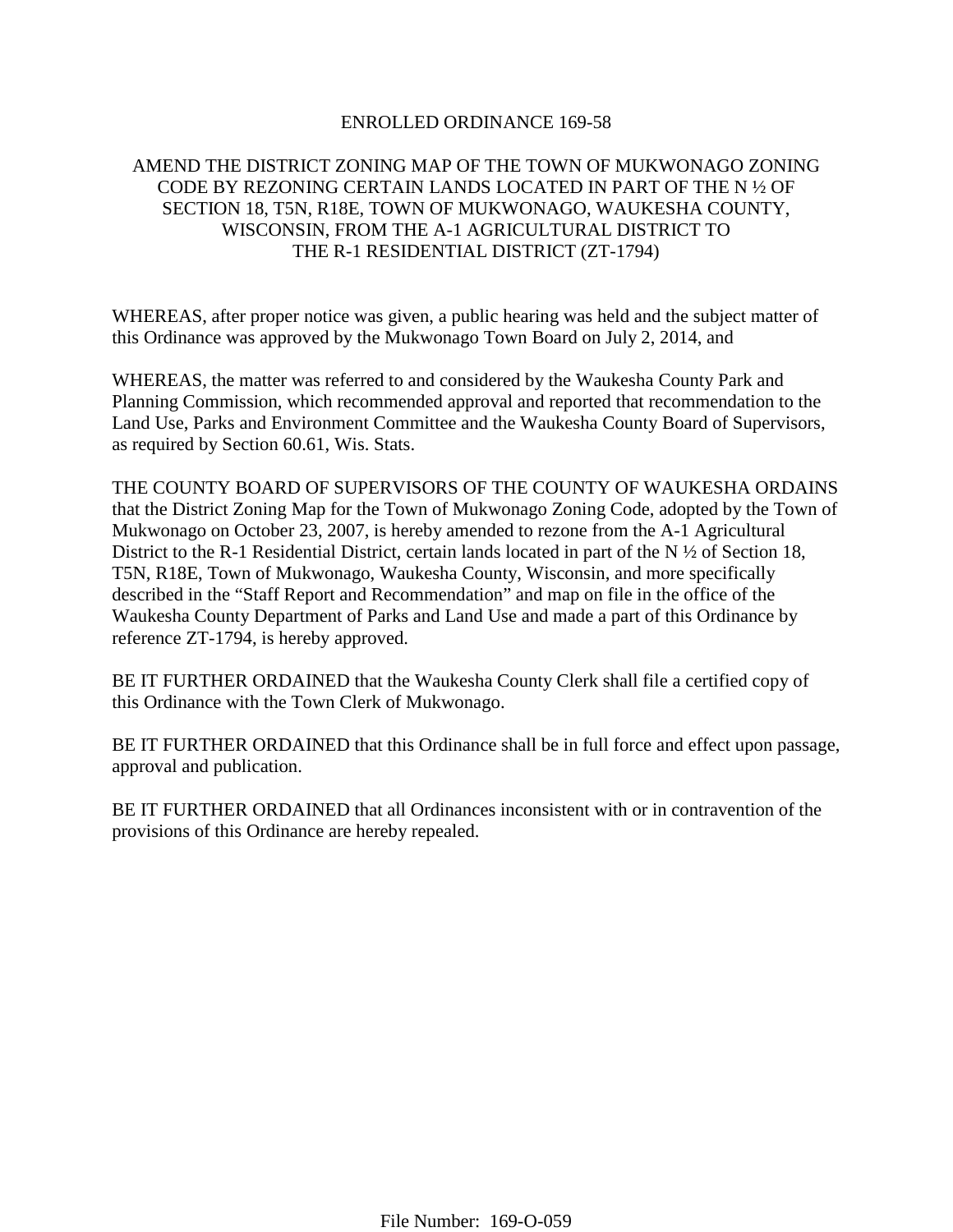AMEND THE DISTRICT ZONING MAP OF THE TOWN OF MUKWONAGO ZONING CODE BY REZONING CERTAIN LANDS LOCATED IN PART OF THE N 1/2 OF SECTION 18, T5N, R18E, TOWN OF MUKWONAGO, WAUKESHA COUNTY, WISCONSIN, FROM THE A-1 AGRICULTURAL DISTRICT TO THE R-1 RESIDENTIAL DISTRICT (ZT-1794)

Presented by: Land Use, Parks, and Environment Committee

Pauline T. Jaske.

Jim Batzko Fenn]fer Grànt eith Hammitt Eric Highum Thomas J. Schellinger

Vetoed:

Date:

 $0 - 31 - 14$ 

The foregoing legislation adopted by the County Board of Supervisors of Waukesha County, Wisconsin, was presented to the County Executive on:

Uther Ransel Date:  $10/28/14$ Kathleen Novack, County Clerk

The foregoing legislation adopted by the County Board of Supervisors of Waukesha County, Wisconsin, is hereby: Approved:  $\chi$ 

Daniel P. Vrakas, County Executive

169-O-059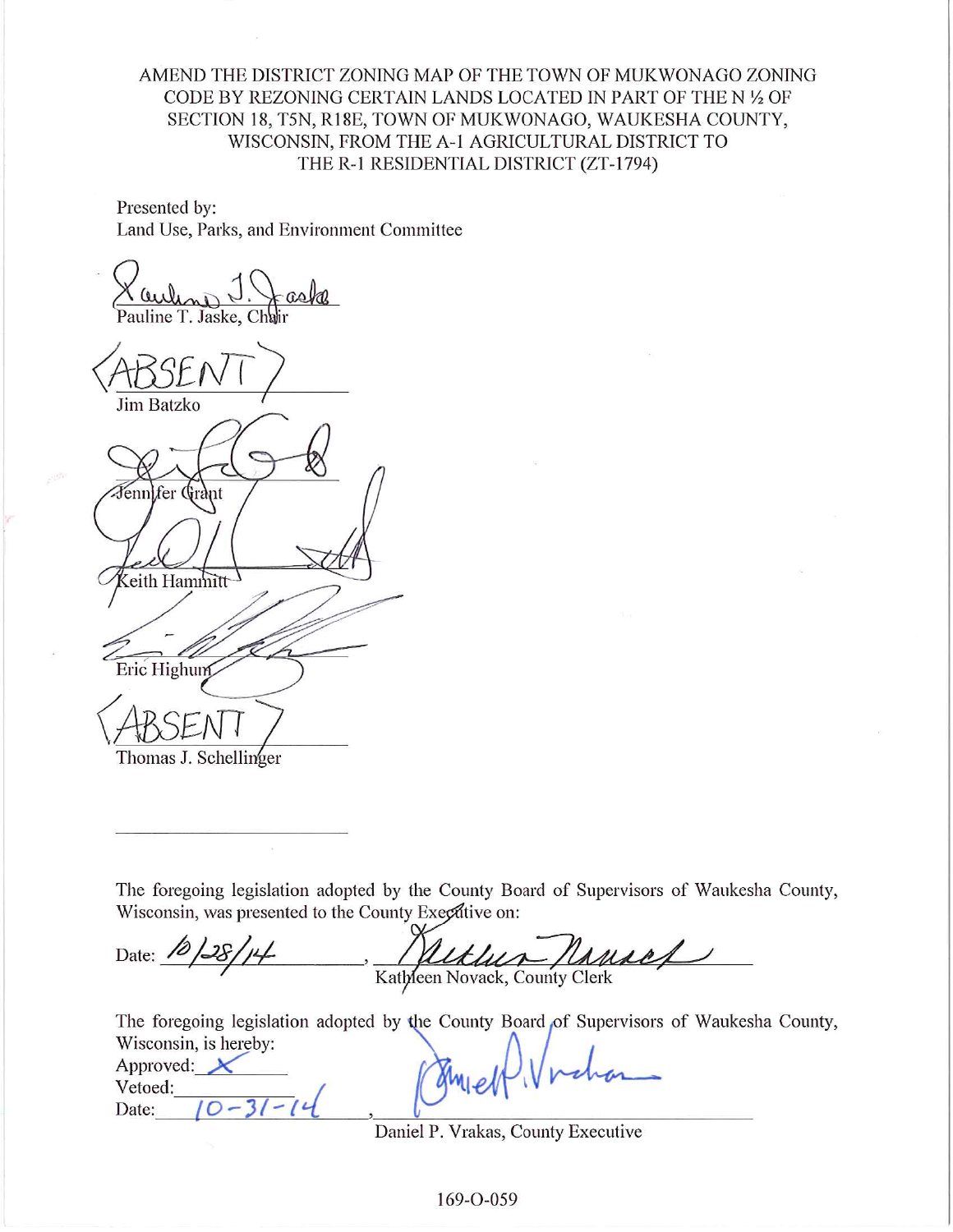The Waukesha County Park and Planning Commission after giving consideration to the subject matter of the Ordinance to amend the Town of Mukwonago Zoning Ordinance hereby recommends approval of ZT-1794 (The Estate of Leroy Sievert) in accordance with the attached "Staff Report and Recommendation".

## PARK AND PLANNING COMMISSION

September 18, 2014

James Siepmann, Chairperson

 $(Absent)$ Walter Kolb, Vice Chairperson

Richard Morris

Gary Goodchild

(Absent) William Mitchell

LÇ

Robel Peregrine

Róbert Hamilton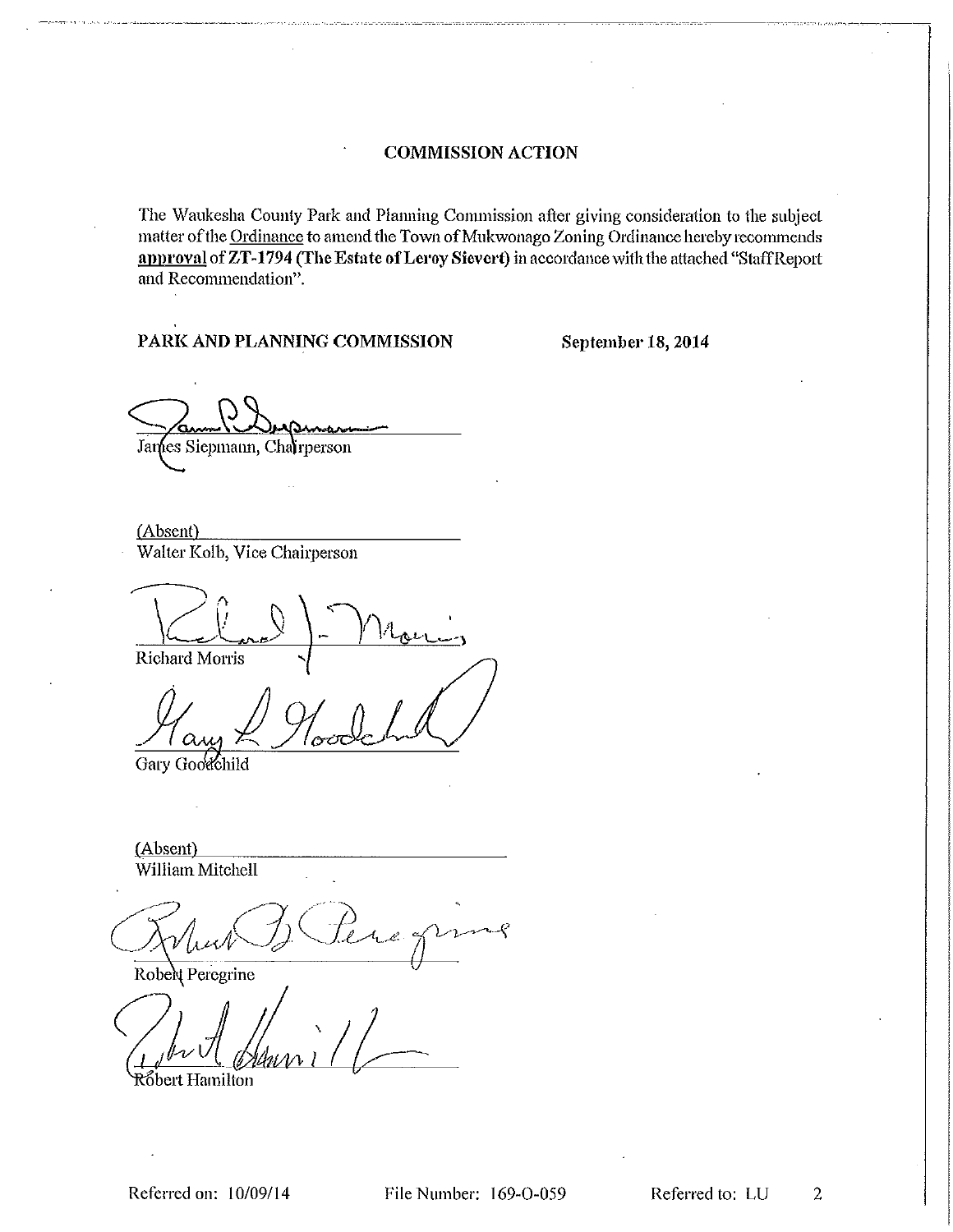## WAUKESHA COUNTY DEPARTMENT OF PARKS AND LAND USE STAFF REPORT AND RECOMMENDATION ZONING MAP AMENDMENT

| ╾  | r<br>I. |
|----|---------|
| e. | ٠       |
|    |         |

September 18, 2014

FILE NO.: ZT-1794

MUKT 1942.998 **TAX KEY NO.:** 

**OWNER/PETITIONER:** 

Estate of Leroy E. Sievert P.O. Box 96 North Prairie, WI 53153

## **LOCATION:**

Part of the N 1/2 of Section 18, T5N, R18E, Town of Mukwonago. More specifically, the portion of the 2.17 acre property to be rezoned is located at approximately W335 S8248 C.T.H. "E".

## PRESENT ZONING CLASSIFICATION:

A-1 Agricultural District.

## PRESENT LAND USE:

The property contains an existing residence and shed.

## PROPOSED ZONING:

Rezone northwest corner of lot to the R-1 Residential District.

## PROPOSED LAND USE:

Single family residential.

## PUBLIC HEARING DATE:

July 2, 2014

## **PUBLIC REACTION:**

None.

# TOWN PLAN COMMISSION AND TOWN BOARD ACTION:

On July 2, 2014, the Town Plan Commission unanimously recommended approval of the rezoning request to the Town Board. On July 2, 2014, the Town Board approved the rezoning request as recommended by the Town Plan Commission and conditioned upon final approval by the County Board.

# COMPLIANCE WITH THE WAUKESHA COUNTY DEVELOPMENT PLAN AND THE TOWN OF MUKWONAGO LAND USE PLAN:

The Town and County land use plans designate the lands to be rezoned in the Low Density Residential category which calls for a maximum of one dwelling unit per 20,000 square feet. The proposal to rezone the property is consistent with the plan density requirements and no additional density is proposed.

# **OTHER CONSIDERATIONS:**

The petitioner owns two adjacent parcels on the east side of C.T.H. "E". The northerly parcel contains a house and shed that may be razed in the future. The southerly parcel is undeveloped. The petitioner is

File Number: 169-O-059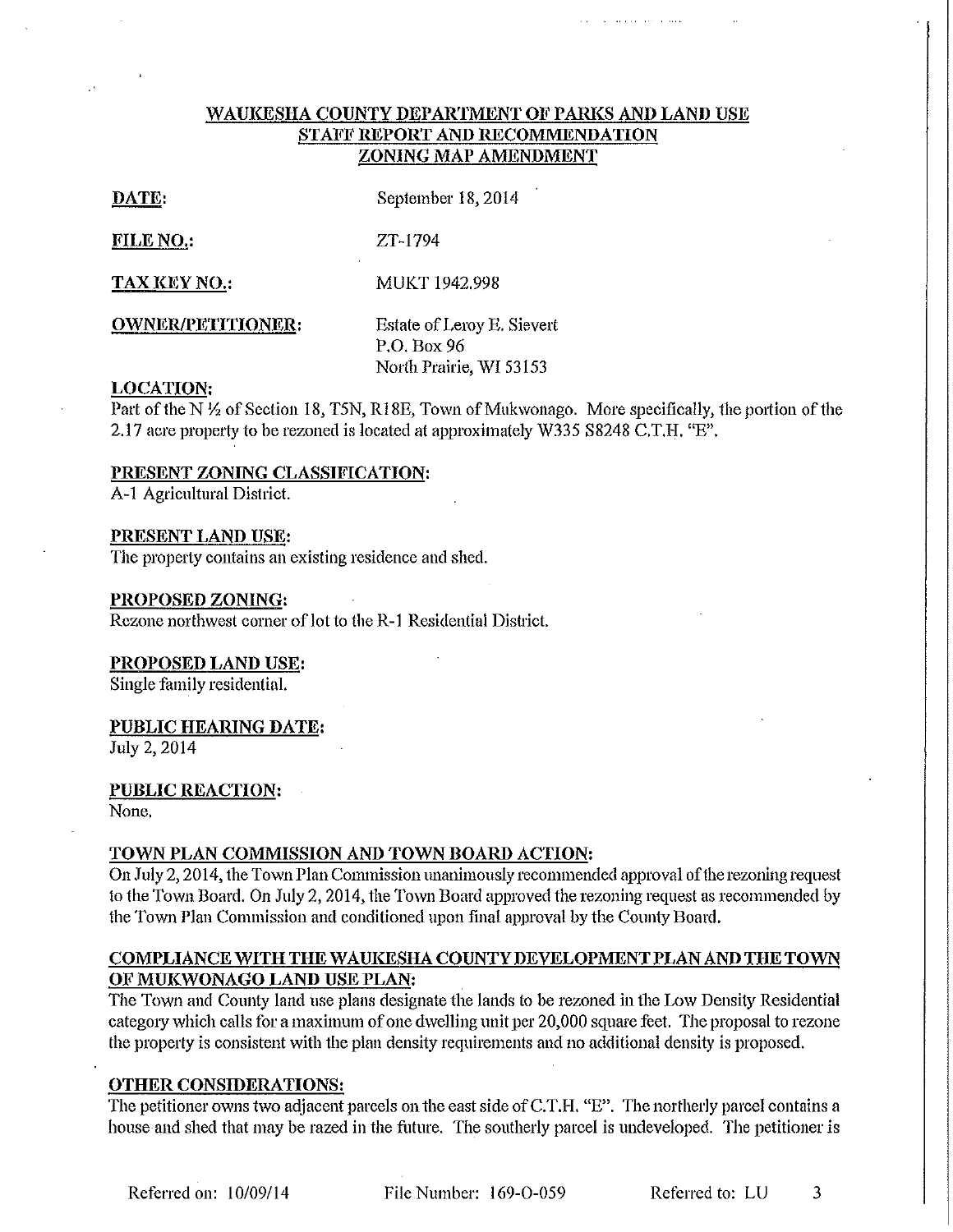## ZT-1794 Estate of Leroy E. Sievert

proposing to combine the two parcels by Certified Survey Map (CSM) (See Exhibit "A"). The rezone would place the northwesterly portion of the proposed parcel into the Town's R-1 District. The R-1 Residential District requires a minimum one (1) acre parcel size and a minimum width of 150', whereas the existing A-1 Agricultural category requires a 3 acre minimum parcel size and 200' of width. Therefore, the rezoning would bring the proposed 1.9 acre parcel into a more conforming district. The majority of the parcel is currently zoned EC Environmental Corridor District and this designation for the balance of the parcel is not proposed to change.

The majority of the two above referenced parcels have been mapped by the Southeastern Wisconsin Regional Planning Commission (SEWRPC) as an Isolated Natural Resource Area (INRA). To be designated as an INRA, an area of land with certain significant natural resource characteristics (wetlands, woods, etc.) must be at least five acres in area. In this case, the INRA is a wooded area that encompasses portions of the subject property and parts of several surrounding parcels. The parcels are generally wooded in nature. The SEWRPC mapping excluded the existing developed area of the homestead from the INRA boundaries. However, the tree canopy is not substantially different within the yard area versus some other portions of the INRA area.

Because the majority of the property is zoned EC Environmental Corridor District, pursuant to the Town of Mukwonago Zoning Code, land disturbance on the site is limited to the area outside of the INRA unless a building envelope is authorized by the Town. In this case, the petitioner is requesting approval of an 8,500 square foot building envelope within the EC, because there is some consideration being given to the existing home being removed and replaced with a new home further to the east. The Town Planner expressed that the owner wished to have the ability to re-build further from the County highway and that because a clearing was present within the subject INRA area, the Town was agreeable to utilizing the provision within the Town Code that allows for creation of a building envelope. A provided survey shows that the planned 80' x 106' building envelope avoids trees of any size that were identified during a tree inventory. The proposed rezoning would not alter the EC zoning classification. Instead, the Town is requiring designation of the approved building envelope on the CSM that would be finalized if this rezoning is approved.

### **STAFF RECOMMENDATION:**

The Planning and Zoning Division Staff recommends approval of the requested rezoning. The rezoning will allow for the combination of two adjacent substandard parcels of record and will bring the property into a more appropriate residential zoning district. The Town's consideration of EC zoning provisions will be considered by the Town in their review of a future CSM.

Respectfully submitted,

Jason Fruth

**Jason Fruth** Planning and Zoning Manager

Enclosures: Exhibit "A", Town Ordinance, Map

N:\PRKANDLU\Planning and Zoning\Rezones\Staff Reports\1794 Sievert mkt.doc

Referred on: 10/09/14

File Number: 169-O-059

Referred to: LU

4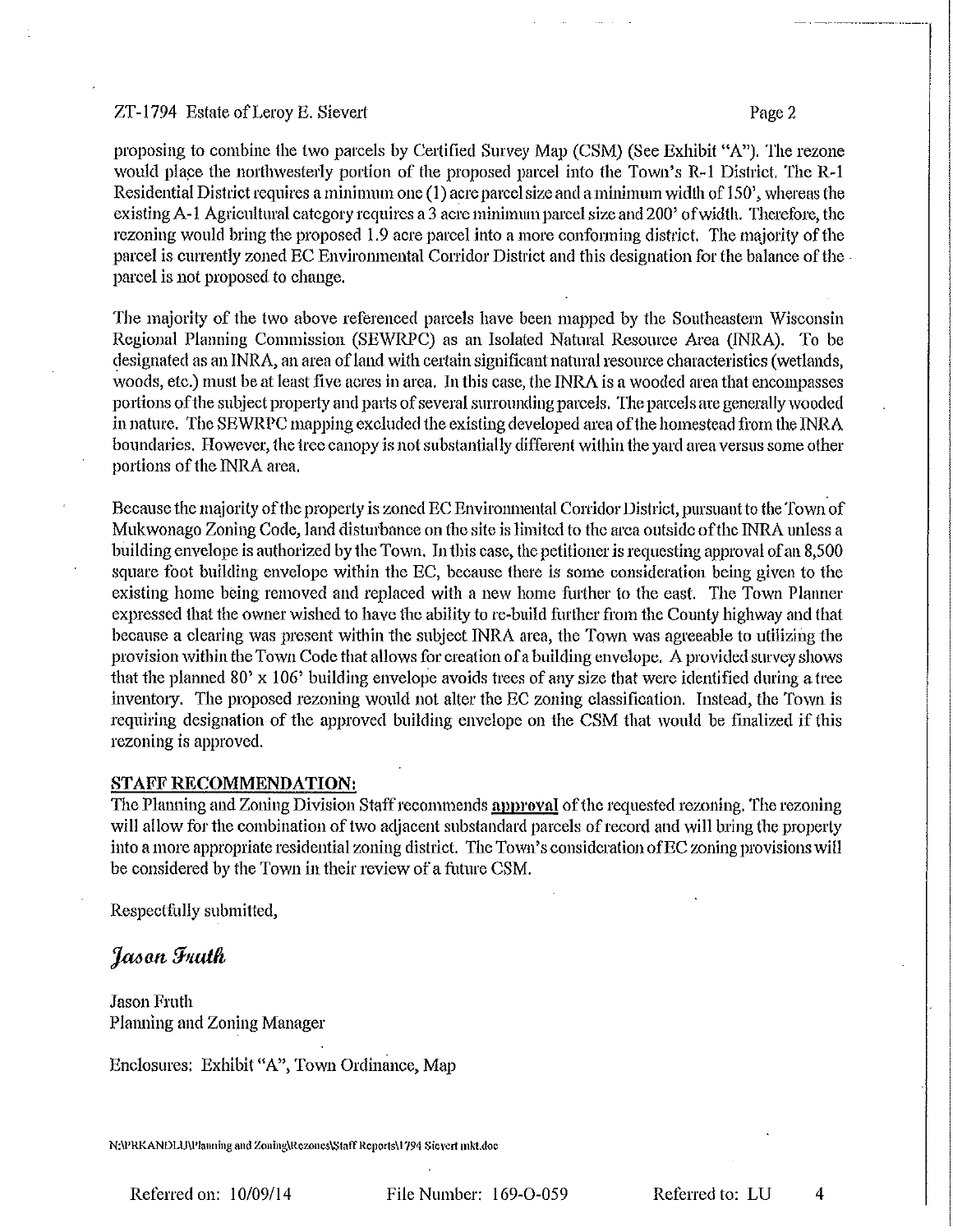

Referred on: 10/09/14

 $\hat{I}_Y$ 

File Number: 169-O-059

Referred to: LU 5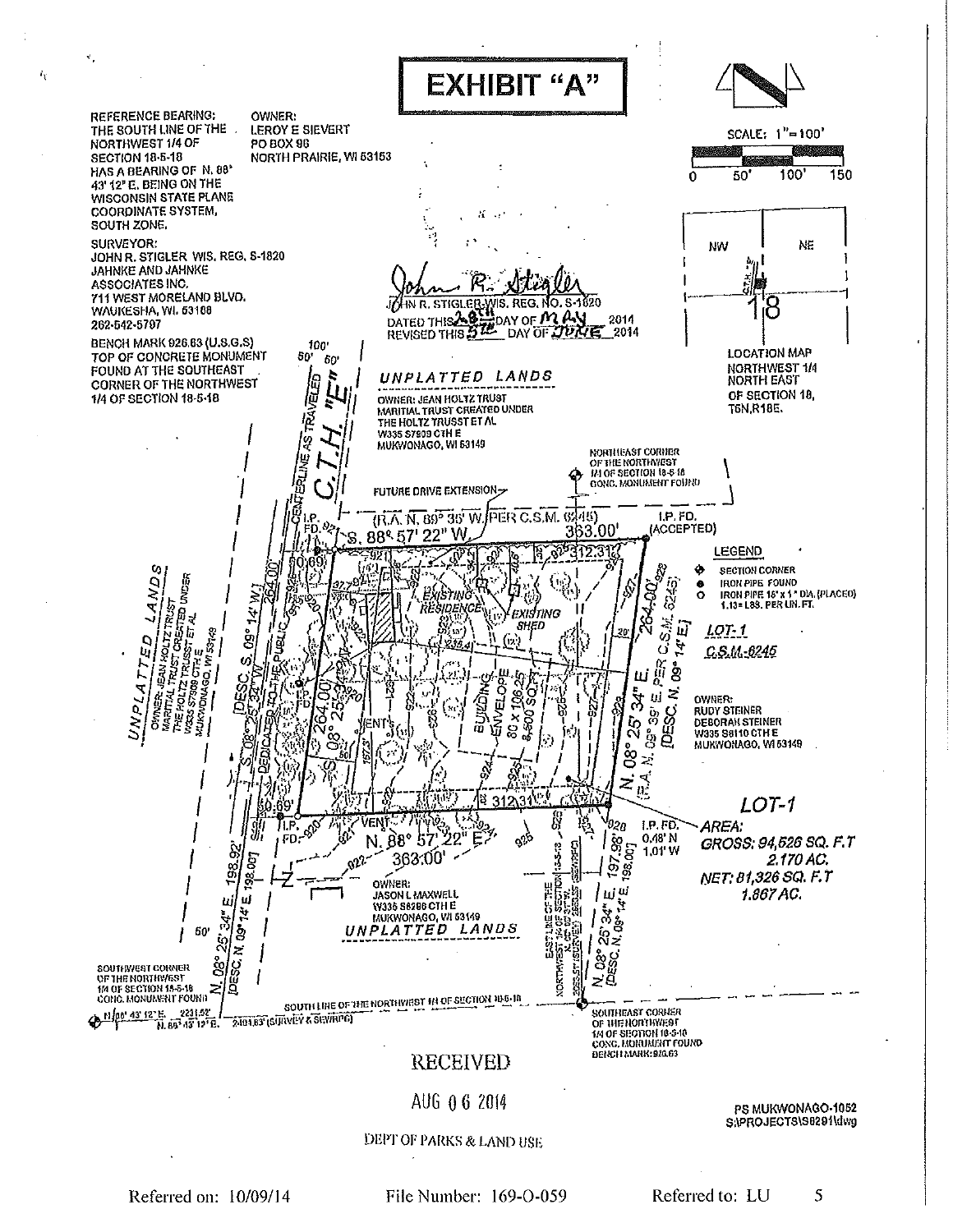### STATE OF WISCONSIN

#### TOWN OF MUKWONAGO

## ORDINANCE NO. 2014-O-19

## AN ORDINANCE TO REZONE A PORTION OF A CERTAIN PROPERTY IN SECTION 18, T5N, R18E, IN THE TOWN OF MUKWONAGO AND TO AMEND THE ZONING MAP OF THE TOWN OF MUKWONAGO PURSUANT TO SEC. 82-51 OF THE ZONING ORDINANCE FOR THE TOWN OF MUKWONAGO

WHEREAS, the Estate of Leroy E. Sievert (herein referred to as "property owner") owns a parcel of land off of CTH E in Section 19, T5N, R18E, designated as Tax Key MUKT1942998 (herein referred to as "subject property"), and more particularly described as follows:

PT SE1/4 NW1/4 & SW1/4 NE1/4 SEC 18 T5N R18E COM CTR SEC N9º14'E 330 FT THE BGN N0°14'E 132 FT W 363 FT S9°14'W 132 FT E 363 FT TO BGN VOL 1227/50 DEEDS & DOC# 2686627; and

WHEREAS, the property owner has submitted a petition to the Town requesting that the part of the subject property that is currently shown as A-1 be rezoned to R-1; and

WHEREAS, the rezoning petition has been submitted to the Town of Mukwonago Plan Commission for report and recommendation; and

WHEREAS, required public notice of the public hearing has been provided consistent with Section 62.23 of the Wisconsin Statutes and the Town's zoning code; and

WHEREAS, the Town of Mukwonago Town Board and the Town of Mukwonago Plan Commission conducted a joint public hearing on July 2, 2014; and

WHEREAS, the Town of Mukwonago Plan Commission has recommended to the Town of Mukwonago Town Board that said rezoning change be made under certain conditions; and

WHEREAS, The Town Board finds that the proposed zoning is consistent with the Town's comprehensive plan; and

WHEREAS, the Town of Mukwonago Town Board, after careful review and upon consideration of the recommendation of the Town of Mukwonago Plan Commission, having determined that all procedural requirements and notice requirements have been satisfied, having given the matter due consideration and having based its determination on the effect of granting of said rezoning on the health, safety, and welfare of the community, and the immediate neighborhood in which said use will be located, and having given due consideration to the municipal problems involved, as well as the impact on the surrounding properties as to the noise, dust, smoke, odor and others, has hereby determined that the rezoning will not violate the spirit or intent the zoning ordinance for the Town of Mukwonago, will not be contrary to the public health, safety or general welfare of the Town of Mukwonago, will not be hazardous, harmful, noxious, offensive or a nuisance by reason of noise, dust, smoke, odor or other similar factors and will not for any other reason cause a substantial adverse affect on the property values and general desirability of the neighborhood as long as the development is conducted pursuant to the following conditions and is in strict compliance with the same.

NOW, THEREFORE, the Town of Mukwonago Town Board, Waukesha County, Wisconsin, ordains as follows:

## **RECEIVED**

AUG 0 6 2014

DEPT OF PARKS & LAND USE

Referred on: 10/09/14

File Number: 169-O-059

Referred to: LU

6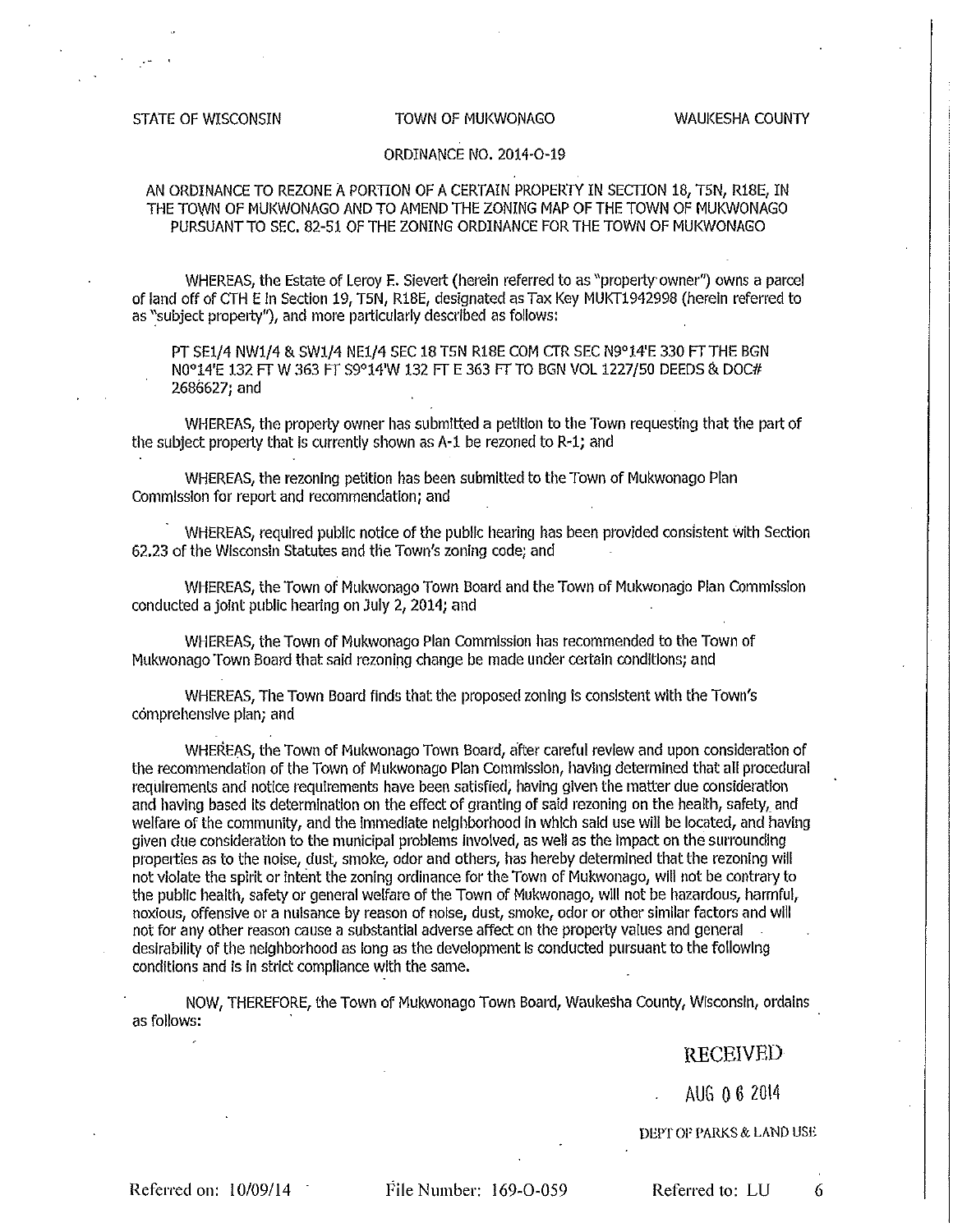#### SECTION 1: **ZONING MAP CHANGE**

That portion of the subject property that is currently designated as A-1 is conditionally rezoned to R-1 and the zoning map is hereby conditionally amended to incorporate such change.

#### SECTION 2: CONDITIONS OF REZONING

The rezoning of the subject property as specified herein and the amendment of the zoning map of the Town of Mukwonago are conditioned on the following:

1. The Waukesha County Board approves the rezoning.

#### **SECTION 3: CERTIFICATION**

Upon certification by the Town Clerk that the aforementioned conditions have been satisfied, the Town Planner shall change the zoning classification of the subject property on the Town of Mukwonago zoning map as Indicated herein.

#### **SECTION 4: SEVERABILITY**

The several sections of this ordinance are declared to be severable. If any section or portion thereof shall be declared by a court of competent jurisdiction to be invalid, unlawful or unenforceable, such decision shall apply only to the specific section or portion thereof directly specified in the decision, and shall not affect the validity of any other provisions, sections, or portions thereof of the ordinance. The remainder of the ordinance shall remain in full force and effect. Any other ordinances whose terms are in conflict with the provisions of this ordinance are hereby repealed to those terms that conflict.

#### **SECTION 5: EFFECTIVE DATE**

This ordinance shall be in full force and effect from and after its passage and posting or publication as provided by law subject to the conditions stated in Section 2, and this ordinance is null and vold and the current zoning shall be in effect with no further notice if such conditions are not satisfied within one year of the date of this decision.

Approved this 2nd day of July, 2014

TOWN OF MUKWONAGO TOWN BOARD

Dave Dubey, Town Chairman

ATTEST:

Katły Kafalewitz, Town Cjerk

Published and posted this  $\angle f^{\circ}$  day of  $\frac{1}{2}$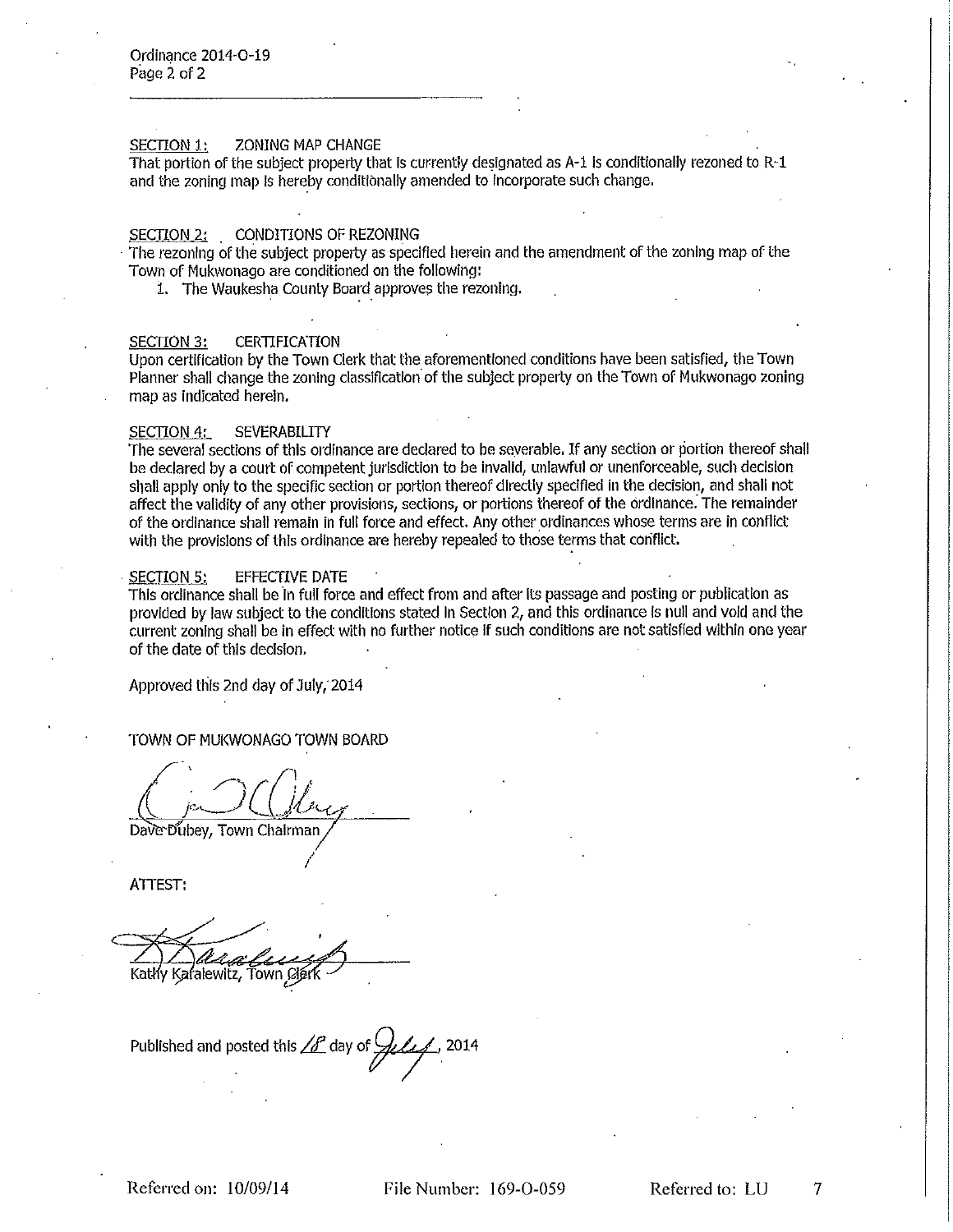